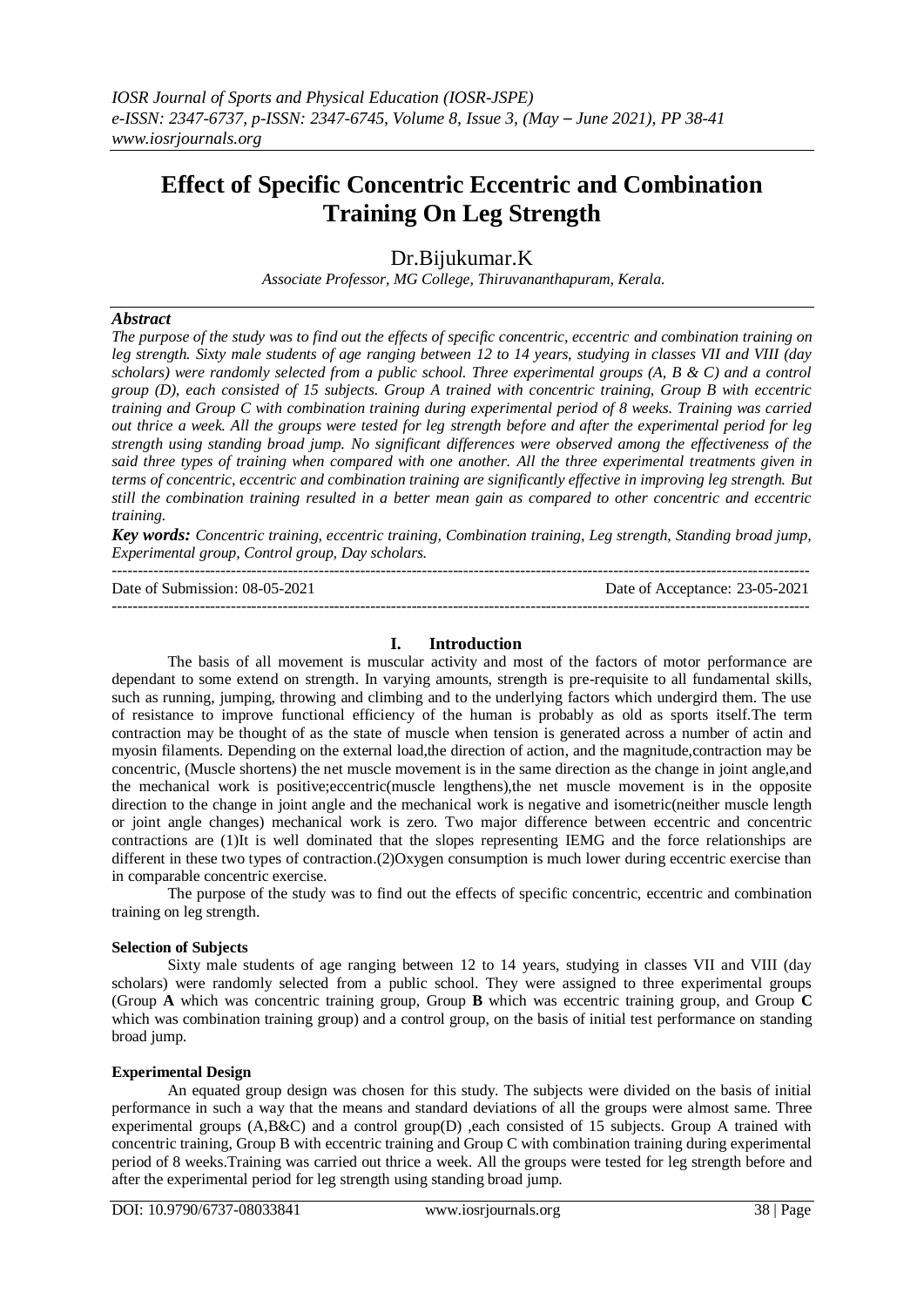# **Selection of Exercises**

- The following were the exercises including in the training programme;
- A) Concentric Strength Training
- 1) Concentric knee extension(Prone lying position)
- 2) Concentric knee flexion(Sitting on a chair)
- 3) Concentric dorsi flexion(Long sitting position)
- 4) Concentric hip extension(Supine lying position)
- B) Eccentric Strength Training
- 1) Eccentric knee flexion(Prone lying position)
- 2) Eccentric knee extension(Sitting on a chair)
- 3) Eccentric plantar flexion(Long sitting position)
- 4) Eccentric hip flexion(Supine lying position)
- C) Combination Strength Training
- 1) Knee flexion and extension(Prone lying position)
- 2) Knee flexion and extension(Sitting on a chair)
- 3) Dorsi and plantar flexion of the angle (Long sitting position)
- 4) Hip flexion and extension (Supine lying position)

#### **Collection of Data**

After establishing the reliability, the data was collected for leg strength by administering the test of standing broad jump for distance. The test used was explained to the subjects prior to administering the same. They were given enough practice sessions to acquaint with the test before the actual session of test jump.

#### **Statistical Technique for Analysis of Data**

't' ratio and one way analysis of variance were the statistical techniques used to analyse the data of this study. The difference in the means of the three experimental groups and a control group in leg strength were tested for significance by applying F-ratio and for a significant F-ratio post-hoc test used to find out the critical difference was L.S.D. method.

The significance of difference in the initial (pre-test) and final (post-test) was tested by using t-ratio. The level of significance chosen to test the hypothesis was .05.

#### **Analysis of Data and Results of the Study**

To determine the effectiveness of training programme, the pre-test scores and post test scores for each experimental group and the control group were compared with each other by using t-ratio. The significance of differences between the pre- test means and post-test means has been presented in table-1

| Table-1                                                                     |
|-----------------------------------------------------------------------------|
| SIGNIFICANCE OF DIFFERENCES BETWEEN THE PRE-TEST AND POST-TEST MEANS OF THE |
| THREE EXPERIMENTAL GROUPS AND THE CONTROL GROUP                             |

| <u>IIINDD DAIBNIDHIID ONOOLD AHD TIID CONTINOD ONOOL</u> |          |           |            |             |         |  |
|----------------------------------------------------------|----------|-----------|------------|-------------|---------|--|
| Groups                                                   | Pre-test | Post-test | Mean Diff. | Stand.Error | t-value |  |
|                                                          |          |           |            |             |         |  |
|                                                          |          |           |            |             |         |  |
| Concentric $(A)$                                         | 187.9    | 205.1     | 17.2       | 1.49        | 11.543* |  |
|                                                          |          |           |            |             |         |  |
|                                                          |          |           |            |             |         |  |
| Eccentric $(B)$                                          | 190.5    | 207.0     | 16.5       | 1.69        | $9.76*$ |  |
|                                                          |          |           |            |             |         |  |
|                                                          |          |           |            |             |         |  |
| Combination $(C)$                                        | 186.6    | 209.9     | 23.3       | 0.91        | $25.9*$ |  |
|                                                          |          |           |            |             |         |  |
|                                                          |          |           |            |             |         |  |
| Control $(D)$                                            | 189.5    | 191.0     | 1.5        | 0.42        | $3.57*$ |  |
|                                                          |          |           |            |             |         |  |

\*Significant at .05 level

t.05  $(14) = 2.14$ 

Table - 1 show that all the three experimental groups exhibited significant improvement on the performance of standing broad jump. Control group also improved performance significantly but it was comparatively much less.

To determine the comparative effectiveness of concentric, eccentric and combination of concentric and eccentric methods of training in developing leg strength on analysis of variance using F-test was done. In the statistical analysis of data, the control group was also involved. An analysis of data pertaining to this has been presented in table-2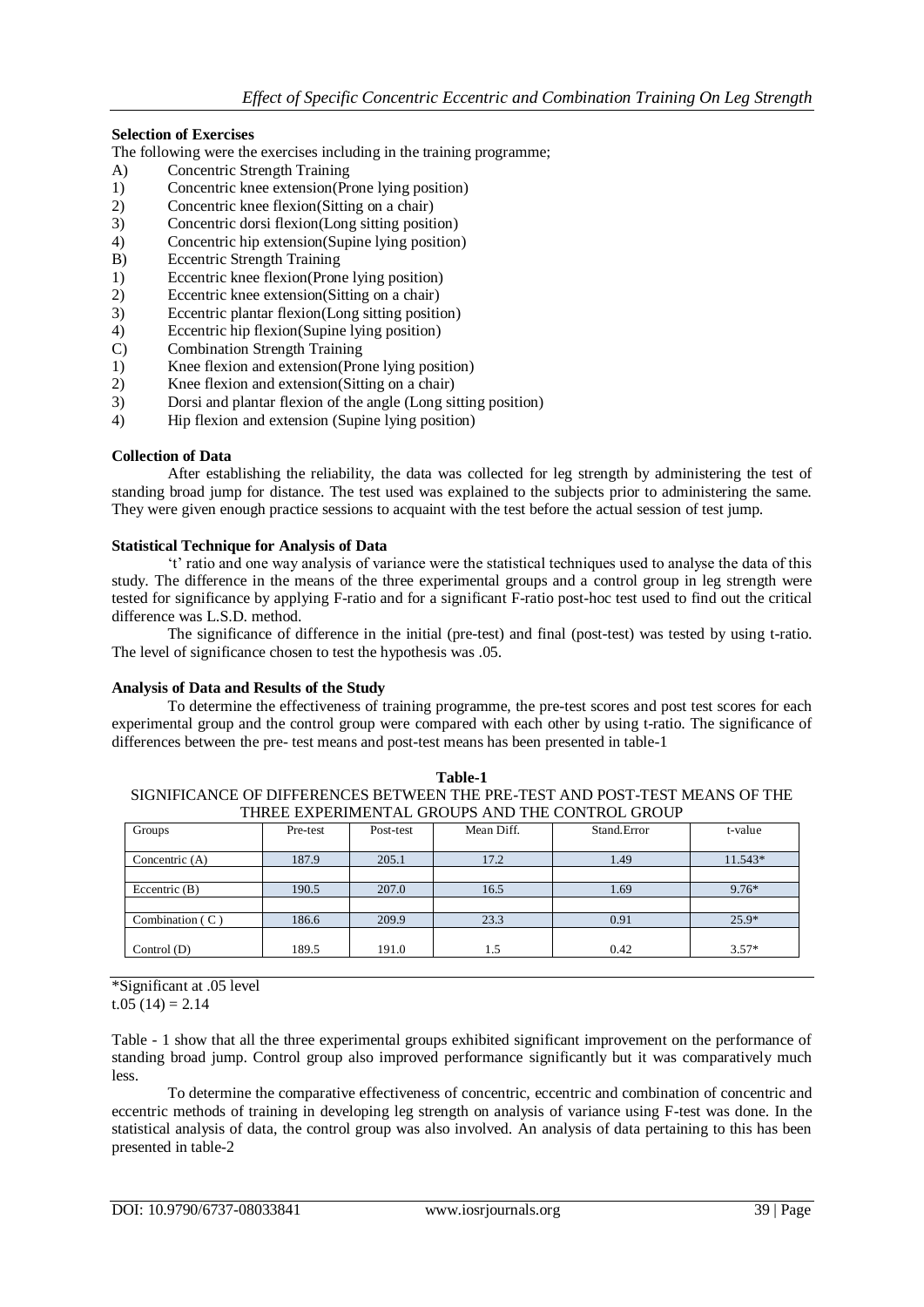**Table-2** ANALYSIS OF VARIANCE FOR THE MEANS OF THE THREE EXPERIMENTAL GROUPS AND THE CONTROL GROUP ON LEG STRENGTH

| Sources of<br><b>Variance</b> | <b>Degree of Freedom</b> | <b>Sum of Squires</b> | <b>Mean Sum of</b><br><b>Squires</b> | <b>F-ratio</b> |
|-------------------------------|--------------------------|-----------------------|--------------------------------------|----------------|
| Between<br>the Groups         | 3                        | 360.1                 | 1210                                 |                |
|                               |                          |                       |                                      | $3.38*$        |
| Within the<br>Groups          | 56                       | 20295.7               | 362.4                                |                |

\*Significant at 0.05 level

f.05  $(3.56) = 2.76$ 

An examination of Table-2 shows that variability exists among the groups, since the mean differences among the four groups showed a significant F-ratio of 3.38.

To find out which of the differences of paired means amongst the groups were statistically significant, the LSD post-hoc test was applied. The findings pertaining to this have been given in Table-3.

| Table-3                                                                     |
|-----------------------------------------------------------------------------|
| POST-HOC ANALYSIS FOR THE MEANS OF STANDING BROAD JUMP PERFORMANCES FOR THE |
| THREE EXPERIMENTAL GROUPS AND THE CONTROL GROUP                             |

| Sl.No.                 |       | Means of Standing Broad Jump Performance         |              |               | MD    | <b>CI</b> |
|------------------------|-------|--------------------------------------------------|--------------|---------------|-------|-----------|
|                        |       | A                                                | $\, {\bf B}$ | $\mathcal{C}$ | D     |           |
| $\mathbf{1}$           |       | 205.13                                           | 207.0        |               |       | 1.87      |
|                        | 13.90 |                                                  |              |               |       |           |
| $\overline{2}$         |       | 205.13                                           |              | 209.3         |       | 4.17      |
|                        | 13.90 |                                                  |              |               |       |           |
| 3                      |       | 205.13                                           |              |               | 191.0 | 14.13*    |
|                        | 13.90 |                                                  |              |               |       |           |
| $\overline{4}$         |       |                                                  | 207.0        | 209.3         |       | 2.30      |
|                        | 13.90 |                                                  |              |               |       |           |
| 5                      |       |                                                  | 207.0        |               | 191.0 | $16.00*$  |
|                        | 13.90 |                                                  |              |               |       |           |
| 6                      |       |                                                  |              | 209.3         | 191.0 | 18.30*    |
|                        | 13.90 |                                                  |              |               |       |           |
| 1.01<br>$\cdot$ $\sim$ |       | $\sim$ $\sim$ $\sim$ $\sim$ $\sim$ $\sim$ $\sim$ |              |               |       |           |

\*Significant at .05 level

Analysis of Table-3 shows that all the three experimental groups have proved to be significantly better as compared to the control group in developing strength of the legs. But there are no significant differences in the effects of training with concentric, eccentric and combination exercises in developing leg strength.

Therefore it may be resolved that the subjects performing concentric, eccentric and combination training thrice a week showed significantly better performance as compared to the control group.